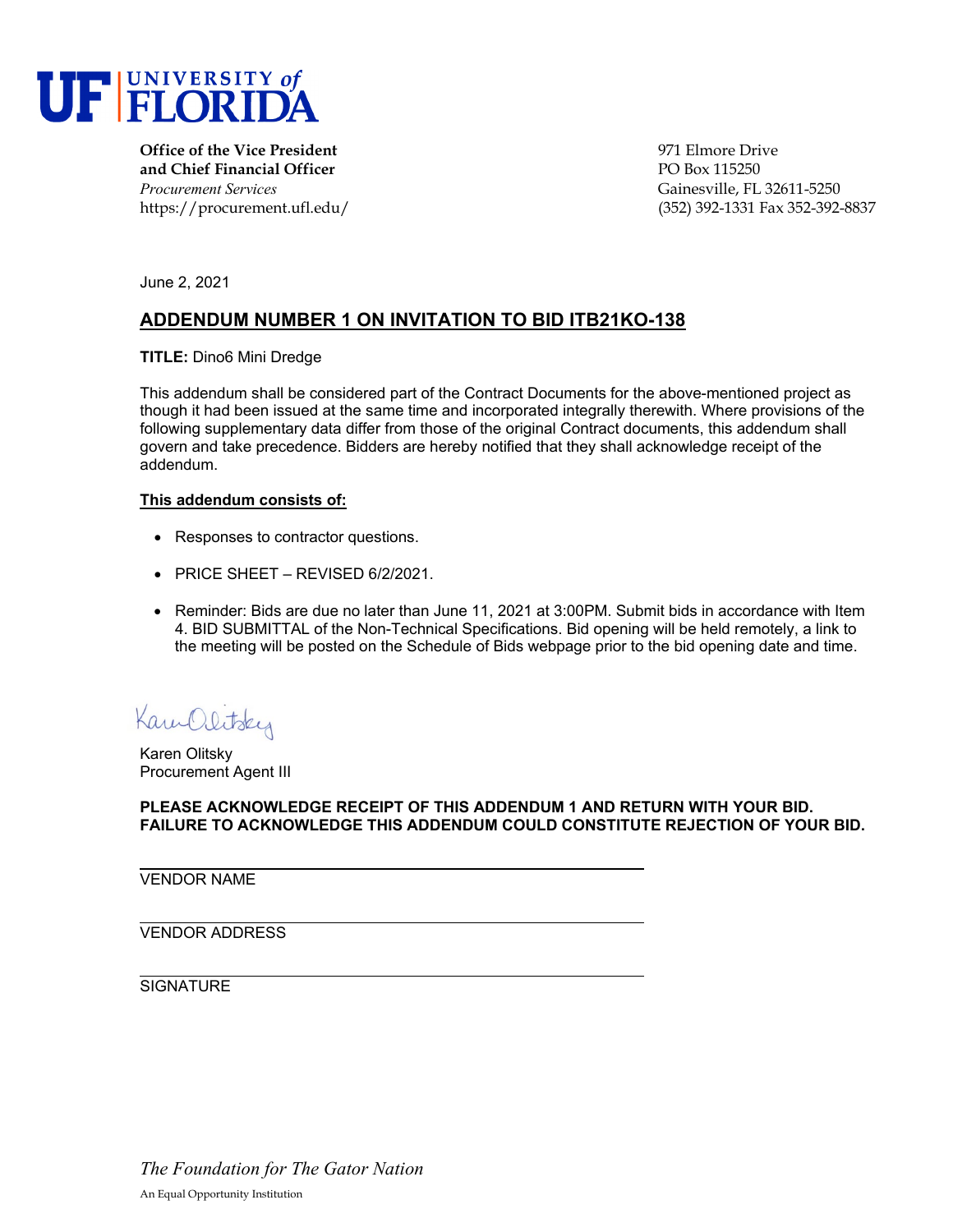### **Contractor Questions and Answers**

- Q1. The SCOPE states that the purchase will include "DinoSix Mini Dredge, Floating Discharge Package, Travel Package and Trailer". It doesn't mention the Pipe Assemblies, Clamps or Bimini Top. Also, there are no lines on the PRICE SHEET for the Pipe Assemblies, Clamps or Bimini Top. Am I to include the price of these items in the price of the DinoSix so it shows on the Price Sheet Line for the DinoSix?
	- A1. Please see attached PRICE SHEET REVISED 6/2/2021.
- Q2. The SCOPE states that "delivery/freight" will be included in the bid price. There is not a line on the PRICE SHEET for Delivery / Freight. Where shall I list this pricing?
	- A2. Please see attached PRICE SHEET REVISED 6/2/2021.